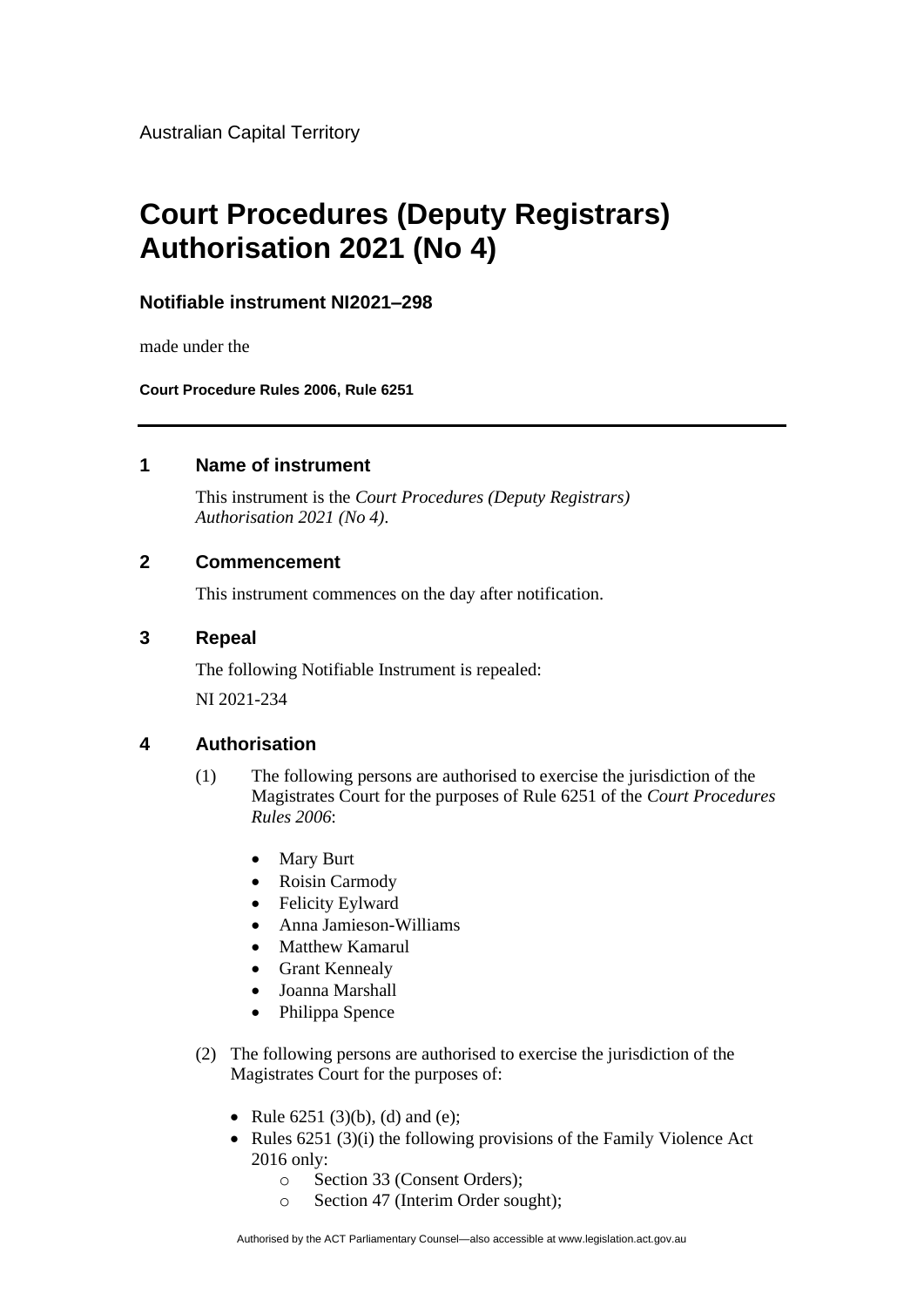- o Section 53 (Applicant not present at return of application);
- o Section 54A (Neither party present at return of application);
- o Section 70E (Service of documents by police);
- o Section 71 (Police officer party to proceeding substitution of· applicant);
- o Section 76 (Representation party with impaired decision making ability);
- o Section 83(5) (Amendment of protection orders by consent)
- o Section 86(2) (Final orders extension).
- Rule  $6251(3)(i)$  the following provisions of the Personal Violence Act 2016 only:
	- o Section 25 (Consent Orders);
	- o Section 41 (Interim Order sought);
	- o Section 48 (Applicant not present at return of application);
	- o Section 49A (Neither party present at return of application);
	- o Section 64E (Service of documents by police);
	- o Section 65 (Police officer party to proceeding substitution of applicant);
	- o Section 70 (Representation party with impaired decisionmaking ability);
	- o Section 77(5) (Amendment of protection orders by consent)
	- o Section 80(2) (Final orders extension).
		- Kay Barralet
		- Elizabeth Bennett
		- Helen Cory
		- **■** Julia Ejelovitch
		- Sean Kikkert
		- Suzanne McDonald
- (3) The following persons are authorised to exercise the jurisdiction of the Magistrates Court for the purposes of:
- Rule  $6251(2)(i)$ , except in the exercise of the Courts jurisdiction under Rule 2100 and 2101; and
- Rule  $6251(2)$  (k), (1) and (m):
	- Joana Mafilovski
	- **Emily Moxon**
	- Renae Myers
	- Sarah Spicer
	- Linda Bode